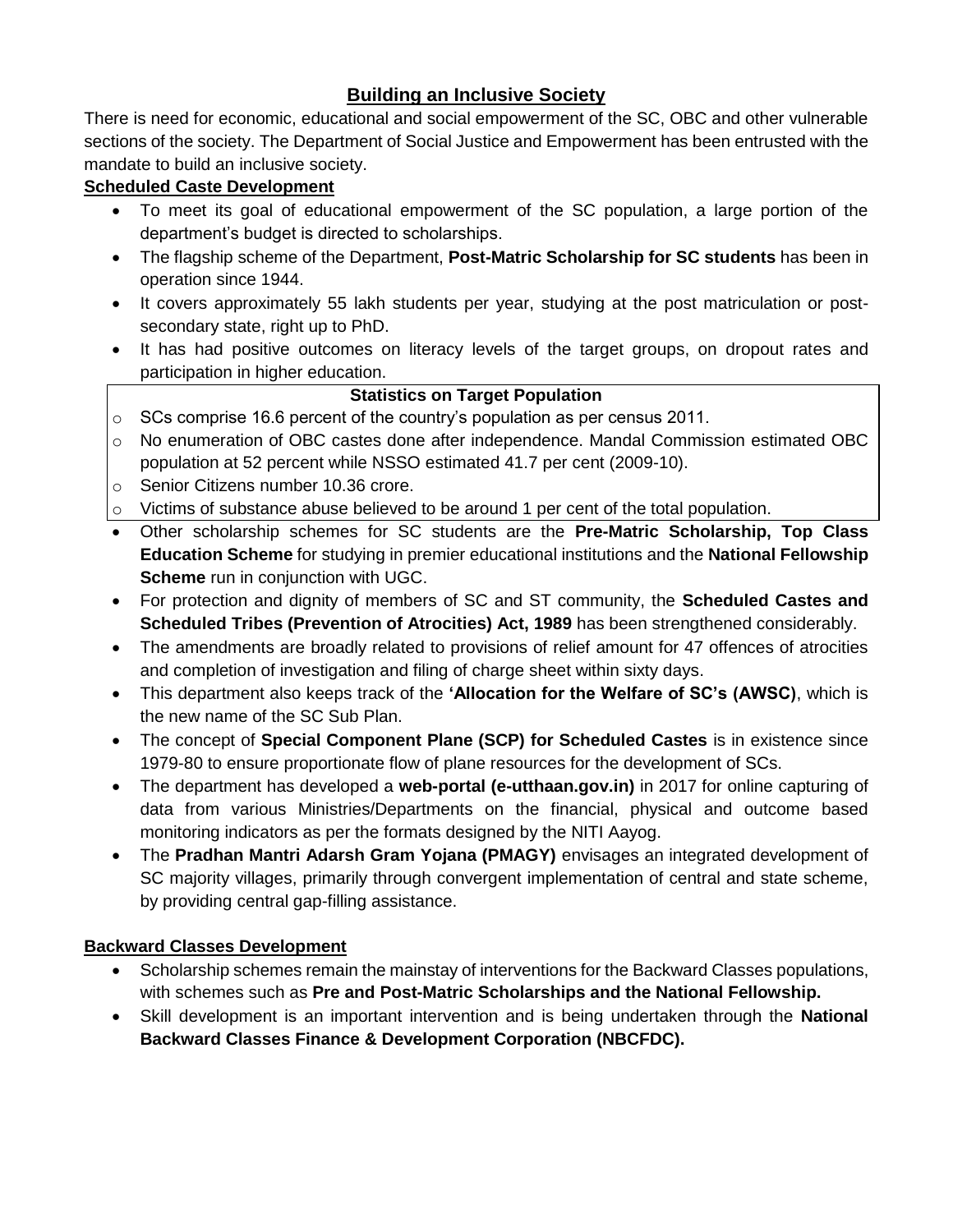### **Senior citizens**

- An important but often neglected target group is the senior citizens. A revised policy tor senior citizen is being drafted. Under the existing scheme of **Integrated Programme for Senior Citizens,** cost norms had been increased.
- Under the **Rastriya Vayoshri Yojana,** a scheme meant for providing living assisted devices, a total of 292 districts have been selected; assessment camps have been held in 52 districts and distribution camps held in 39 districts, benefitting 43865 senior citizens.

#### **Divyang**

- **Sugamya Bharat Abhiyan** was launched by the Government of India on 3rd December, 2015 to provide a life of ease and dignity to **Divyang (People with disabilities).** Efforts has been taken to make at least 50% of all government buildings in the national capital and all State capitals "fully accessible". All 34 international airports and all 48 domestic airports have been provided with accessible features such as ramps, accessible toilets, lifts with Braille symbols and auditory signals.
- **Reservations for Divyang persons** in government jobs raised from 3% to 4%.
- **Shikshit Bharat, Sksham Bharat**
	- o **Scholarship scheme** was launched in 2014 to provide scholarship to divyang students to pursue technical education.
	- o **Indian Sign Language Research and Training Centre (ISLRTC)** has been established.

#### **Drug abuse**

- Under the scheme of **Prevention of Alcoholism and Substance (Drugs) Abuse,** cost norms were increased by 30 per cent for de-addiction centres supported by the department.
- For the first time, a **National Survey** to identify victims of drug abuse has been taken up.

### **Rehabilitation of Manual Scavengers**

- A **National Survey of Manual Scavengers** in 170 identified districts of 18 states has been undertaken, coordinated and monitored by NSKFDC (National Safai Karamcharis Finance and Development Corporation).
- Manual scavengers identified in the National Survey will be each given payment of One Time Cash Assistance of Rs. 40000 and **rehabilitated** through subsequent measures.
- Further, the NSKFDC will focus on areas of training, rehabilitation and awareness generation. The Recognition of Prior Learning program will be utilized to train sanitation workers and waste pickers in safe, healthy and mechanized cleaning.
- Emphasis is also being laid on spreading awareness about the provisions of the **"Prohibition of Employment as Manual Scavengers and their Rehabilitation Act, 2013".**

### **Bodies under Department of Social Justice and Empowerment**

- The three Finance Development Corporations viz. **NBCFDC**, **NSKFDC and NSFDC** to promote developmental activities and to assist in livelihood, skill development and self-employment ventures of Backward Classes, Manual Scavengers and Schedule Castes.
- **Dr. Ambedkar International Centre (DAIC)** has been setup for dissemination of Dr. Ambedkar's teachings and vision.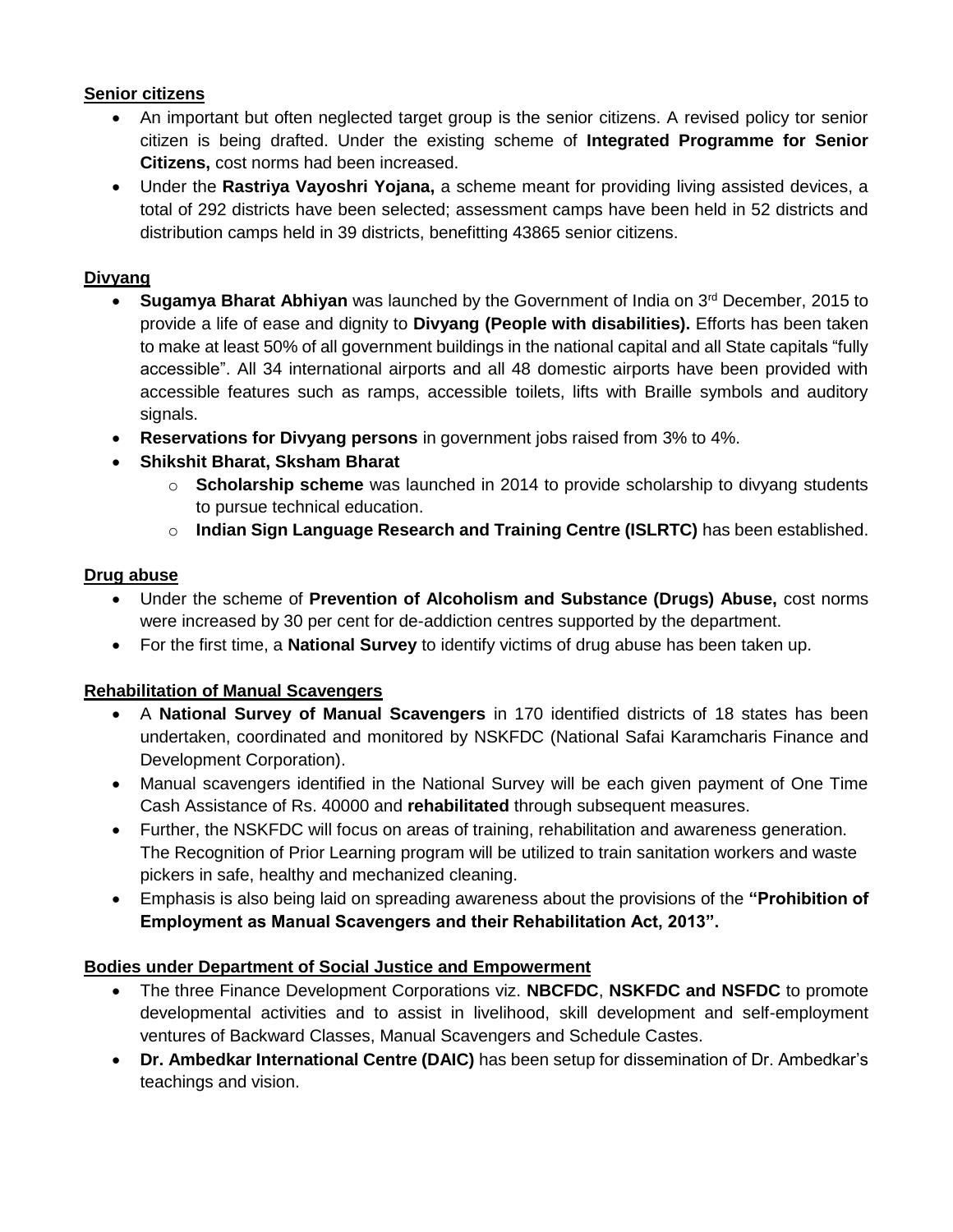# **Financial inclusion of Weaker Sections**

Financial inclusion is the process of ensuring access to financial services, timely and adequate credit for needy weaker sections and low income groups at an affordable rate.

### **Initiatives For Financial Inclusion**

To ensure social and economic safeguards to the deprived sections of the society, several steps were taken.

- As an initial step banks have been nationalized, provisions have been made for priority sector landing requirement s for banks; lead bank scheme was introduced to ensure government policy initiatives to get shape in action.
- Regional Rural Banks (RRBs) have been established to provide last mile connection to the people in rural areas and have banking facilities at their door steps, the concept of service area approach have been brought in.
- Self-Help Groups- (SHGs) bank linkage programmes were introduced to give a platform for needy people to come up with business and innovative ideas to self sustain and engage in gainful economic activities.

### *Other Initiatives*

- **The National Scheduled Castes Finance & Development Corporation (NSCFDC):** NSFDC was set up in 1989 for financing, facilitating and mobilizing funds for the economic empowerment of Scheduled Caste communities living below the Double the Poverty Line (DPL) limit.
- **The National Scheduled Tribes Finance & Development Corporation (NSTFDC):** NSTFDC was established during 2001 as a company not for profit to provide concessional financial assistance to scheduled tribes for their economic and educational development. It provides concessional finance to tribal artisans empanelled with TRIFED for purchase of project related assets and working capital.
- Under **Adivasi Mahila Sashaktikaran Yojana (AMSY),** NSTFDC provides loan upto 90 per cent for the project costing upto Rs. 1 lakh at an interest rate of 4 percent p.a.
- **The National Backward Classes Finance & Development Corporation (NBCFDC):** NBCFDC is a not for profit with an objective to promote economic and developmental activities for the benefit of Backward Classes.
- **The National Minorities Finance & Development Corporation (NMDFC):** NMDFC was incorporated in 1994, as a company not for profit to provide concessional finance to the Minorities for self-employment/income generation activities.
- **The National Handicapped Finance & Development Corporation (NHFDC):** The NHFDC had been set up by Government of India to provide financial assistance at concessional rate for setting up/extend income generating activities of Persons with Disabilities (PwDs).
- **Rashtriya Mahila Kosh (RMK):** RMK is an autonomous organization under the Ministry of Women & Child Development to provide micro-credit to poor women for various livelihood support and income generating activities. It is an apex micro-finance organization and has been registered as a society.
- **MUDRA Yojana:** It was launched in 2015 for providing loans upto 10 lakh to the non-corporate, non-farm small/micro enterprises. Under the aegis of PMMY, MUDRA has created three products namely, 'Shishu', 'Kishore' and 'Tarun'.
- **Stand-Up India Scheme:** It facilities bank loans between 10 lakh and 1 crore to at least one SC or ST borrower and at least one woman borrower per bank branch for setting up a Greenfield Enterprise. This enterprise may be in manufacturing, services or the trading sector.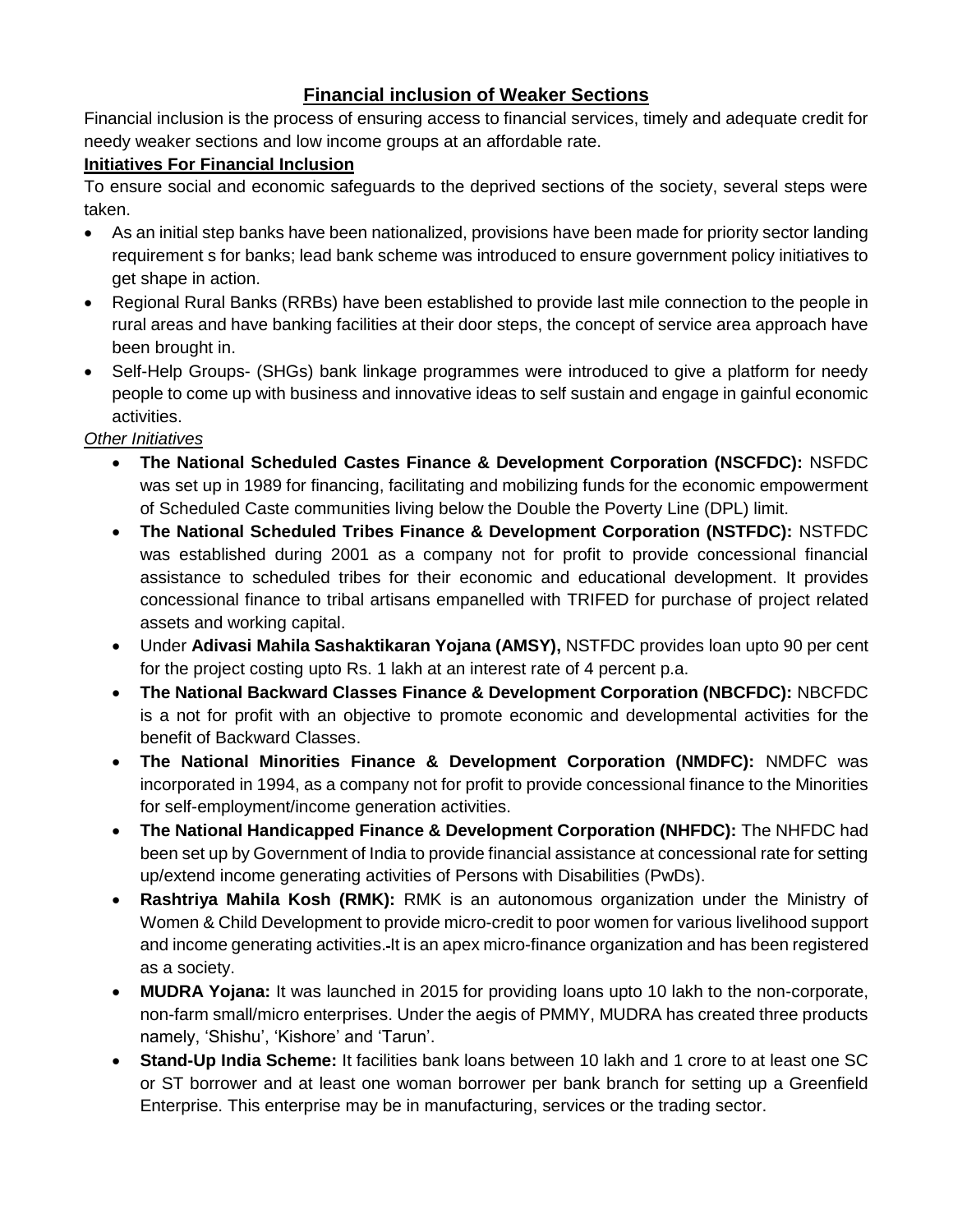- **Venture Capital Fund Scheme:** Venture Capital Fund was launched by Ministry of Social Justice and Empowerment, to promote entrepreneurship in India among the Scheduled Castes by providing concessional finance to them.
- **Credit Enhancement Guarantee Scheme:** The Finance Minister during the Union Budget speech (2014-15) on July, 2014, had announced that a sum of Rs. 200 crore shall be allocated towards credit enhancement facility for young and start-up entrepreneurships, belonging to Scheduled Castes, with an objective to encourage entrepreneurship in the lower strata of the society resulting in job creation besides creating confidence in Scheduled Castes.
- **Prime Minister Jan Dhan Yojana (PMJDY):** It was launched in 2014 to ensure financial inclusion for weaker sections of the society for providing banking, pension and insurance. 1.5 crore-bank accounts were opened under this scheme across the country.

### **Barriers for Financial Inclusion**

- **From the demand side,** the reasons are low income, poverty and illiteracy and lack of awareness.
- **From the supply side** branch proximity, timings, cumbersome documentation and procedures, attitude of the bank staff and language are the reasons cited.
- **Mobile number registration and pin number generation** is a big deterrent for customers along with financial illiteracy. Access channels, coordination with mobile service operators are other challenges for banks.
- Low penetration of financial services, less efficiency of business correspondents also limits the success of financial inclusion.

# **Social Change among SCs and STs**

### **New Middle Class:**

- The country has witnessed emergence of a generation of **'new educated middle class'** among among the Scheduled Castes and Tribes in the post-independent India.
- **Reservations in higher education and in government employment** are the main reasons.

### **Higher Education Participation**

- The **gross enrolment ratios (GER) of SCs and STs** have witnessed tremendous improvement in the past fifteen years.
- For instance, SCs have improved their participation by registering of GER of 19.1 percent in 2014- 15 in comparison to a mere 8.4 percent in 2005-06. Similarly, the STs have improved their GER in higher education from 6.6 percent in 2005-06 to over 13.7 percent in 2014-15.
- Higher education participation rates among **SC and ST women** almost tripled between 2005-06 (6.4 for SC women and 4.7 for ST women) and 2014-15 (18.2 for SC women and 12.3 for ST women).
- SCs/STs are able to fill in the jobs at the top end of the **civil services** and also seeking to transform their representation in once elite professional courses such as **engineering, medicine, law and university teaching.**
- In the post liberalization era, more and more educated SC/ST professionals are **going abroad for higher education and for employment.**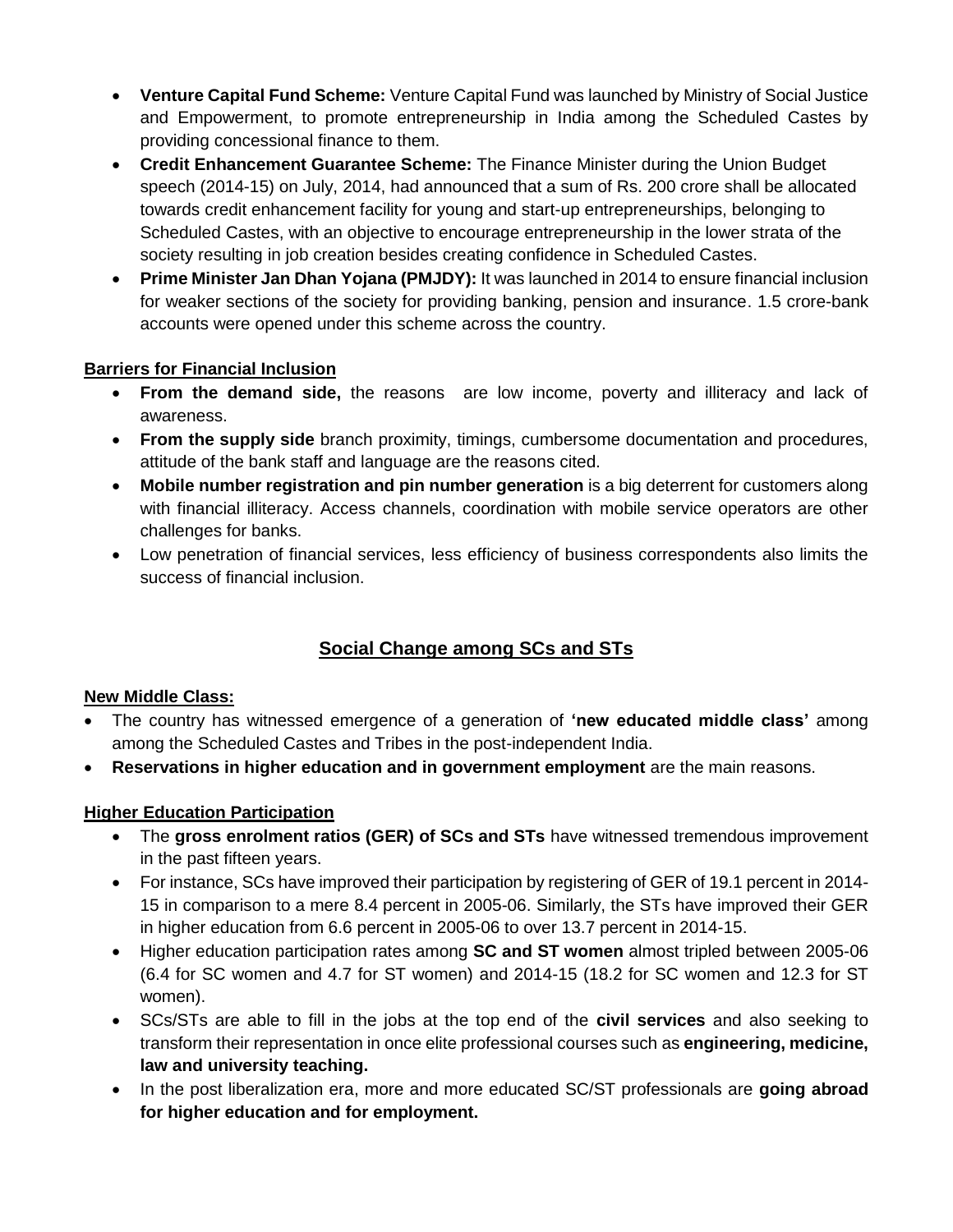### **A Few Concerns:**

- Since much of the growth of higher education in the post 2000s is in **private higher professional education**, , it is not accessible to large sections of SCs and STs as it does not facilitate reservations as mandated in the Constitution.
- Second, as there are **no reservations in private sector employment** where large-scale employment opportunities are currently found, SCs and STs are left.
- While participation of **SC and ST women** in higher education had increased, it remains far behind men. Importantly, SC and ST women from urban areas fare much better than their rural counterparts.

# **Fostering Entrepreneurship Among the Marginalized**

- Very often minority communities, persons with disabilities and women face alienation due to social stigma. The state of disparities found among different social groups is growing.
- Despite several years of liberalization and economic progress, achieving equal access to resources and opportunities and the state of inclusive development remains an unaccomplished goal.

### **Favourable Social Perception:**

- If we see the demographic profiles of youth, most of them come from marginalized communities in the rural areas. However, there is an intrinsic entrepreneurial trait among them which can be groomed to evolve successful entrepreneurs.
- The **Global Entrepreneurship Monitor (GEM) Report 2016-17** finds an increase in the rate of ''entrepreneurial intention' to 14.9 per cent compared to 9 per cent 2015-16. Also, nearly 44 per cent of the adults in India see 'good opportunities to start a business'.
- Hence the future of entrepreneurship in Indian society in encouraging. **Post-1990 economic reforms** in India have resulted in sporadic rise of **Dalit entrepreneurs** in the country but their representation in the ownership of private enterprises has remained very low .

### **Challenges and Opportunities**

- **Lack of educational skills** is a major impediment among the marginalized. Entrepreneurship motivation and Skill development with hands-on training can address these deficiencies.
- **Shortage of finance, lack of functional literacy and absence of marketing infrastructure** are some of the primary hindrances for a rural entrepreneur.
- Moreover, the scheduled castes find it difficult to expand their enterprises due to discrimination faced in the business arena.

### **Steps taken:**

In order to tackle the above challenges, government and **Dalit Indian Chamber of Commerce and Industry (DICCI)** has taken several laudable initiatives to empower the youth from the marginalized communities.

• As part of the start-up India action plan, the Government of India had set up a **Fund of Funds for Start-ups (FFS)** to support these companies over the next four years.This money is stated to be disbursed via the Small Industries Developed Bank of India (SIDBI). However the start-up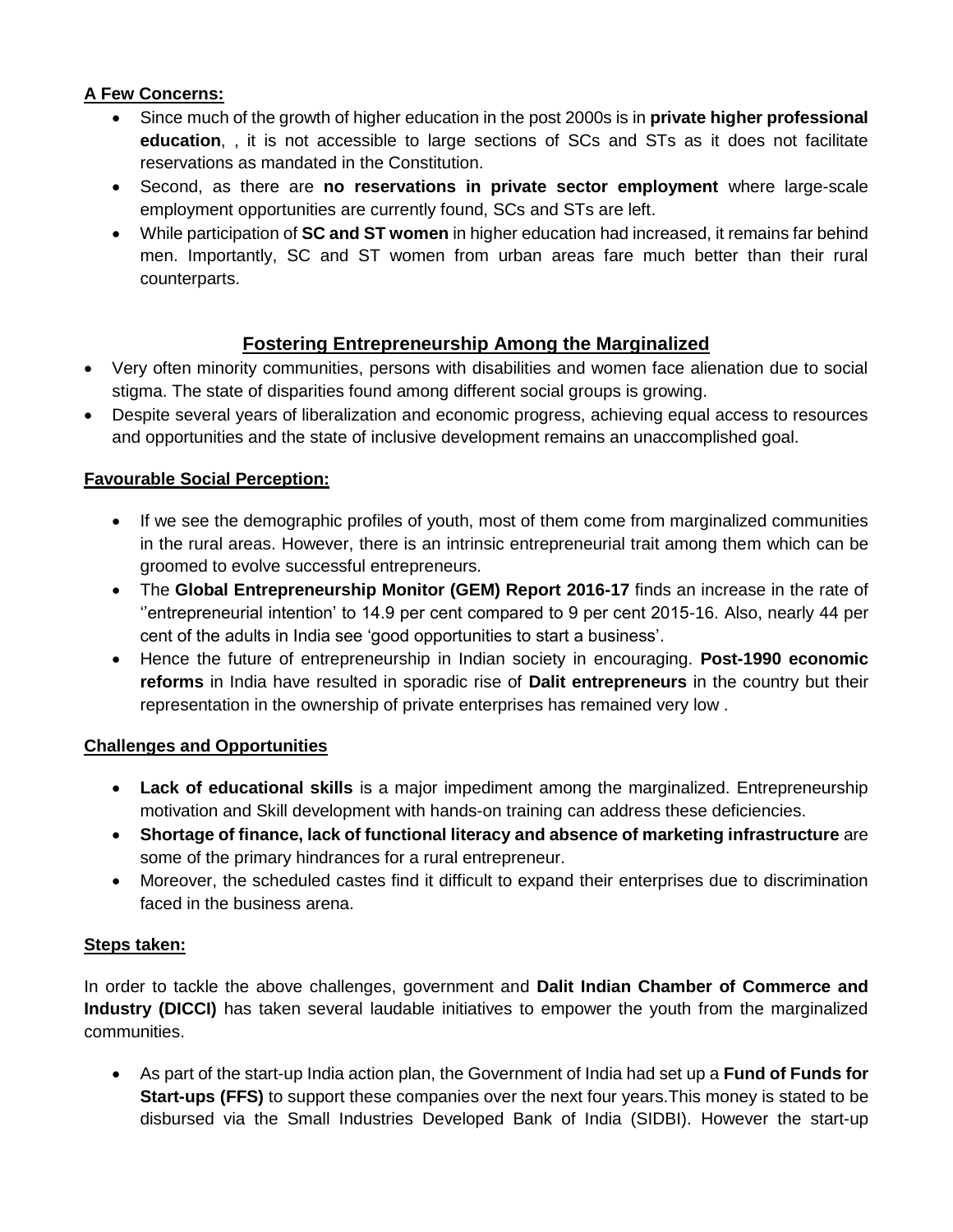aspirations and start-up India programme is yet to gain momentum to leave a noticeable impact in terms of empowering youth and aspiring entrepreneurs. In two years it has utilized a minuscule amount of actual FFS.

- Under **Stand up India Initiative**, around 1.25 lakh bank branches are encouraged to fund SC/ST and women entrepreneurs to create around 2.5 lakh new entrepreneurs in the country.
- Start-Up Village Entrepreneurship Programme (SVEP) has been designed to bolster the rural economy and achieve financial inclusion through micro-credit loans and mentoring support.



**Four-fold Strategy to Empower Disadvantaged sections of society through Entrepreneurship Development Initiatives**

# **Social Empowerment for Differently Abled**

- As per Census 2011, the number of persons with Disabilities in India is 268.14 lakh constituting **2.21 percent of the total population.**
- Though we have come a long way, we still have much to do to ensure an inclusive, barrier-free and rights based society for persons with disabilities through empowering them.

# **Initiatives by Government:**

- A separate **Department for Empowerment of Persons with Disabilities** was carved out of the Ministry of Social Justice and Empowerment on May 12, 2012.
- Under the **Assistance to Disabled persons for purchasing / fitting of aids / appliances (ADIP)** scheme, grants in aids of Rs. 430.98 crores have been utilized during 2014 to 2017.
- **Technology Development Projects in Mission Mode** was started during 1990-91 to provide suitable and cost-effective aids and appliance through the application of technology and to increase employment opportunities of the physically disabled.
- **Inclusive Education for the Disabled at Secondary Stage (IEDSS)** scheme supports children with disabilities aged 14 or above for completing their secondary education form Class 9 to Class 12 in government, local body and government aided schools.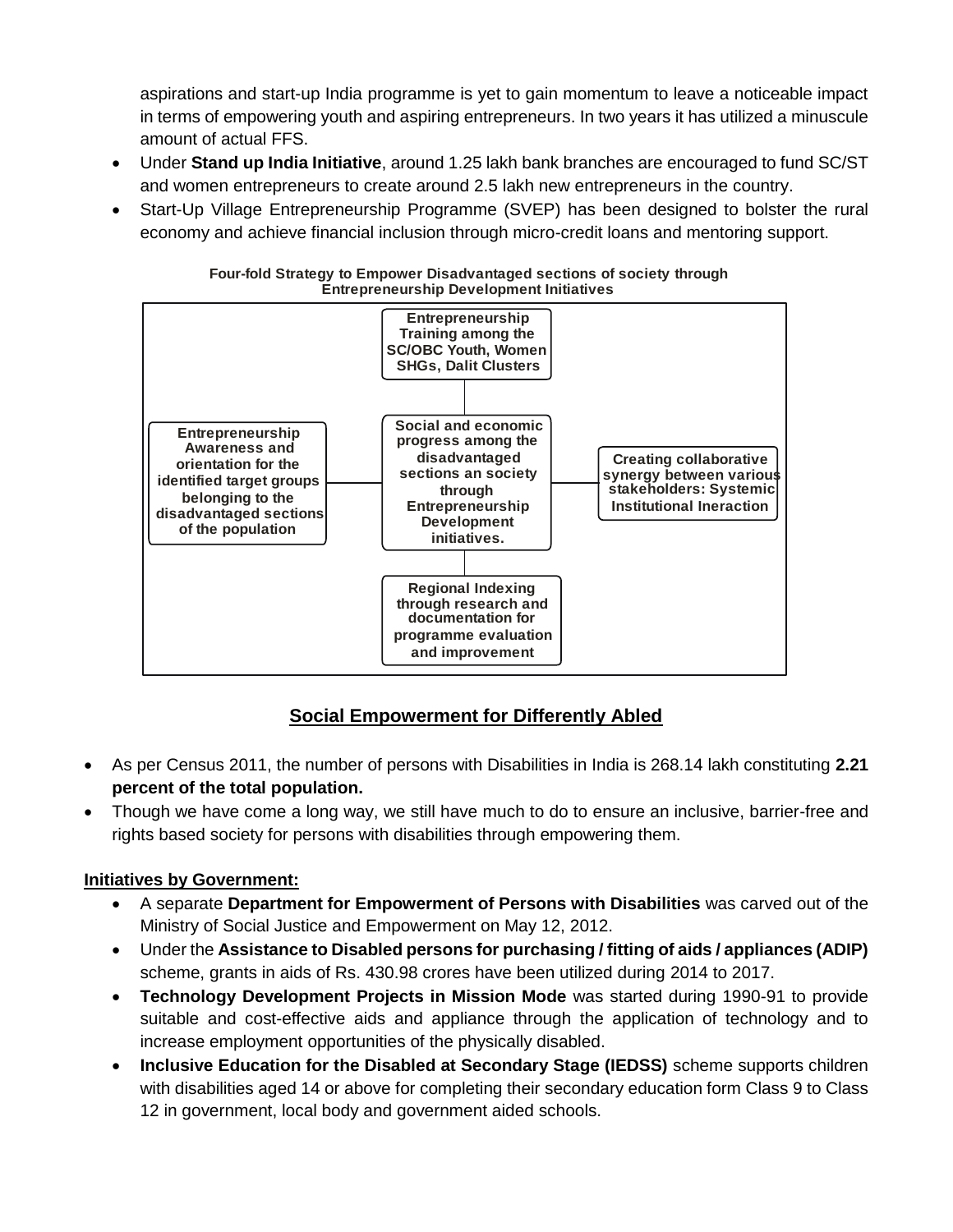- **Accessible India Campaign** was launched by Prime minister in 2015 for creating universal accessibility for PwDs in built environment, transport, information and communication technology (ICT) ecosystem.
- **Implementation of Persons with Disabilities Act (SIPDA)** is a wide-ranging scheme, under which financial assistance is given for skill development, creation of barrier free environment, and other related activities relating to implementation of the Act.
- Under **Deendayal Disabled Rehabilitation Scheme (DDRS),** Financial assistance is provided to NGOs for projects relating to rehabilitation of persons with disabilities.
- **Information, Communication and Technology (ICT):** A mobile app will be launched to provide information on disabled friendly public utilities. Sign languages will be introduced in more than 25 percent of the programmes, starting with Doordarshan to make television more disabled-friendly.

# **India's MMR now at 130**

### **Maternal Mortality Ratio (MMR)**

- MMR is defined as the number of maternal deaths from any cause related to or aggravated by pregnancy or its management during pregnancy and childbirth or within 42 days of termination of pregnancy, per 100,000 live births, for a specified year.
- MMR reflects the whole national health system and represents the outcome of its cons and pros along with its other characteristics such as inter-sectoral collaboration, transparency and disparities.
- It also illustrates even the socio-cultural, political and economic philosophy of a society.

### **Recent development**

- As per the latest Sample Registration System (SRS) data India's Maternal Mortality Ratio (MMR) stands at 130/lakh live births –a decline of massive 37points from 167/lakh live births in 2011-13.
- **Top 3 states to contribute to this achievement are U.P., Uttarakhand and Assam** with more than 60-point decline in their MMR. 10 states have achieved the MDG MMR target (139/lakh live births) and 6 States have achieved the National Health Policy target of 100/lakh live births.
- **India is well on its way to achieve the SDG MMR target of 70/lakh live birth** as three of our States i.e. Kerala (46), Maharashtra (61) and Tamil Nadu (66) have already achieved the same.

### **Government initiatives**

- To increase the demand i.e. bringing pregnant women to health facilities for ensuring safe delivery and emergency obstetric care, **Janani Suraksha Yojana (JSY) scheme** is being implemented.
- The **Janani Shishu Suraksha Karyakaram (JSSK)** ensures that every pregnant woman delivering at government health centres gets facilities like free drugs, free diagnostics, free diet, free delivery and Caesarean Section, free to and fro transportation.
- On the supply side, funds are being provided for strengthening of 'Delivery points' for provision of comprehensive **Reproductive Maternal, New Born Child Health and Adolescent (RMNCH+A) services.**
- For safe supply of blood and blood components, 933 **blood banks** and 1352 **blood storage centers** have been made functional.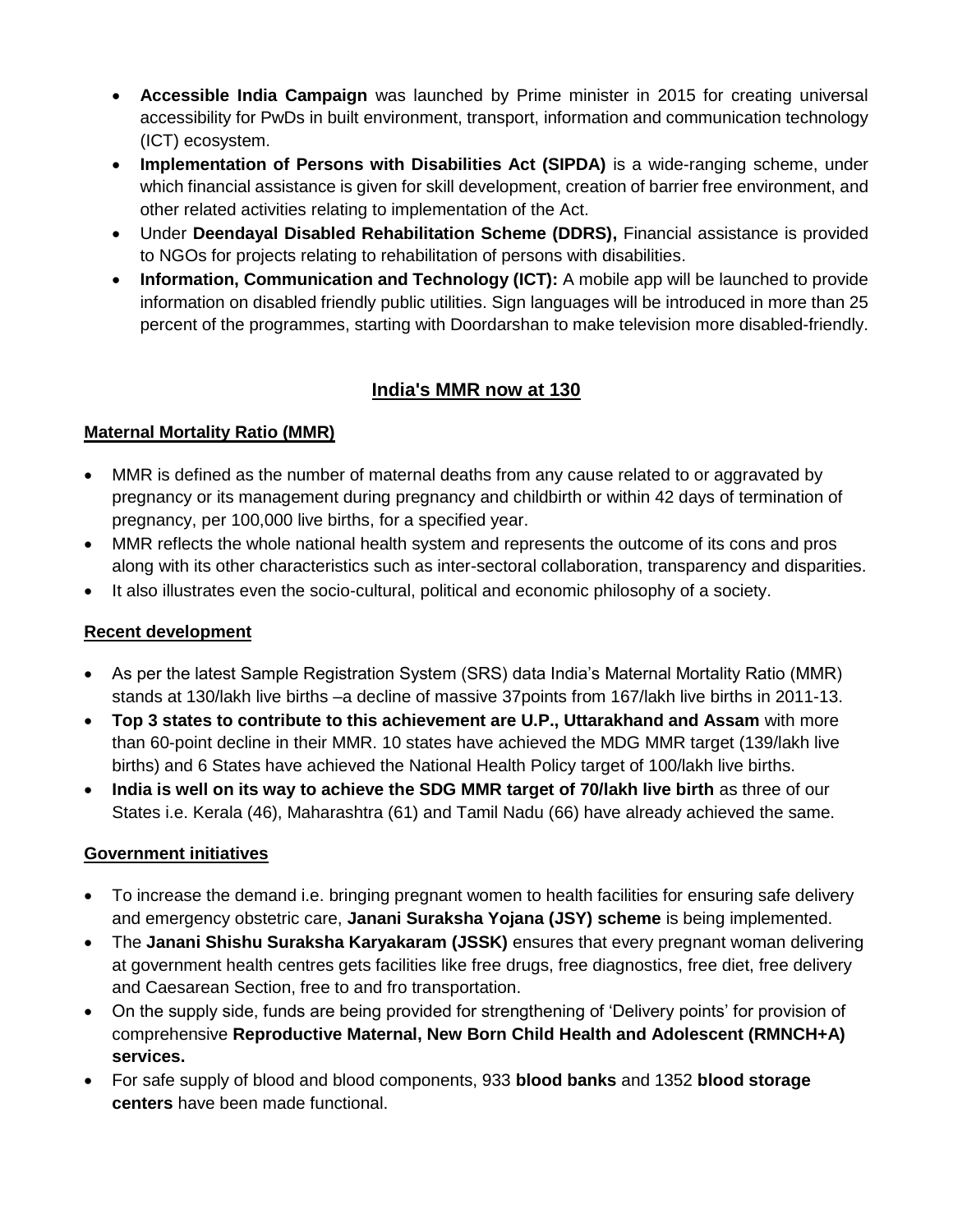- In order to provide outreach services and improve access, approximately 10 lakh **Accredited Social Health Activists (ASHAs)** have been engaged.
- **A Continuum of Care approach** has been adopted under **National Health Mission (NHM)** under which iron and folic acid supplementation is being given across life stages including pregnant, lactating women and adolescent girls at health facilities and during outreach activities.
- The **Pradhan Mantri Surakshit Matritva Abhiyan** was launched in 2016 to ensure quality antenatal care to pregnant women in the country on the 9th of every month.
- For Harnessing IT in healthcare, **Mother and Child Tracking System (MCTS) and Mother and Child Tracking Facilitation Centre (MCTFC)** have been introduced.

# **Initiatives of the Government for Welfare of Tribals**

- **Scheduled Tribes and other Traditional Forest Dwellers (Recognition of Forest Rights) Act, 2006:** It was enacted to recognize and vest the forest rights and occupation of forest land in forest dwelling to Scheduled Tribes and other traditional forest dwellers. It also grants several other rights to ensure their control over forest resources like right of ownership, access to collect, use the dispose of minor forest produce, community rights; habitat rights for primitive tribal groups and preagricultural communities; right to protect, regenerate or conserve or manage any community forest resources which they have been traditionally protecting and conserving for sustainable use.
- **Special Central Assistance to Tribal Sub Scheme** is a 100 per cent grant from Government of India to bridge the gap between Scheduled Tribes population and others by providing support for education, health, sanitation, water supply, livelihood, skill development, minor infrastructure etc.
- **Grants-in-aid under First Proviso to Article 275(1) of Constitution of India** is a 100 per cent grant form Government of India. Funding under this programme is to enable the State to meet the cost of such schemes for the welfare of Scheduled Tribes.
- **Development of Particularly Vulnerable Tribal Groups (PVTGs).** The scheme enables every State to focus on any developmental activity for PVTGs, viz., housing, land distribution, agricultural growth etc. for the comprehensive socio-economic development of PVTGs.
- **Minimum Support Price for Minor Forest Produce scheme (MSP for MFP Scheme)**, started by Ministry of Tribal Affairs in the year 2013-14, aims to provide fair price to tribals. The Scheme is implemented through **State level agency (SLA)** appointed by the State Government.
- **Ministry of Tribal Affairs (MoTA) has been implementing a number of interventions to improve the educational status of the tribals:**
	- **1. Ashram Schools:** Funds are provided to States for making residential schools for STs for primary, middle, secondary and senior secondary level of education.
	- **2. ST Hostels:** Central assistance is given to States/UTs/Universities for construction of new hostel buildings and/or extension of existing hostels.
	- **3. Scheme of strengthening education among ST Girls in Low Literacy Districts:** 100% assistance is given for running and maintenance of educational complexes for ST girls.
	- **4. Eklavya Model Residential Schools (EMRSs):** EMRS are set up with capacity of 480 students per school under grants in aid under Article 275(1) of the Constitution to States, to provide quality middle and high level education to ST students.
	- **5.** This Ministry also provides **Post-Matric Scholarship for ST Students and Pre-Matric Scholarship for ST students** studying in classes IX & X.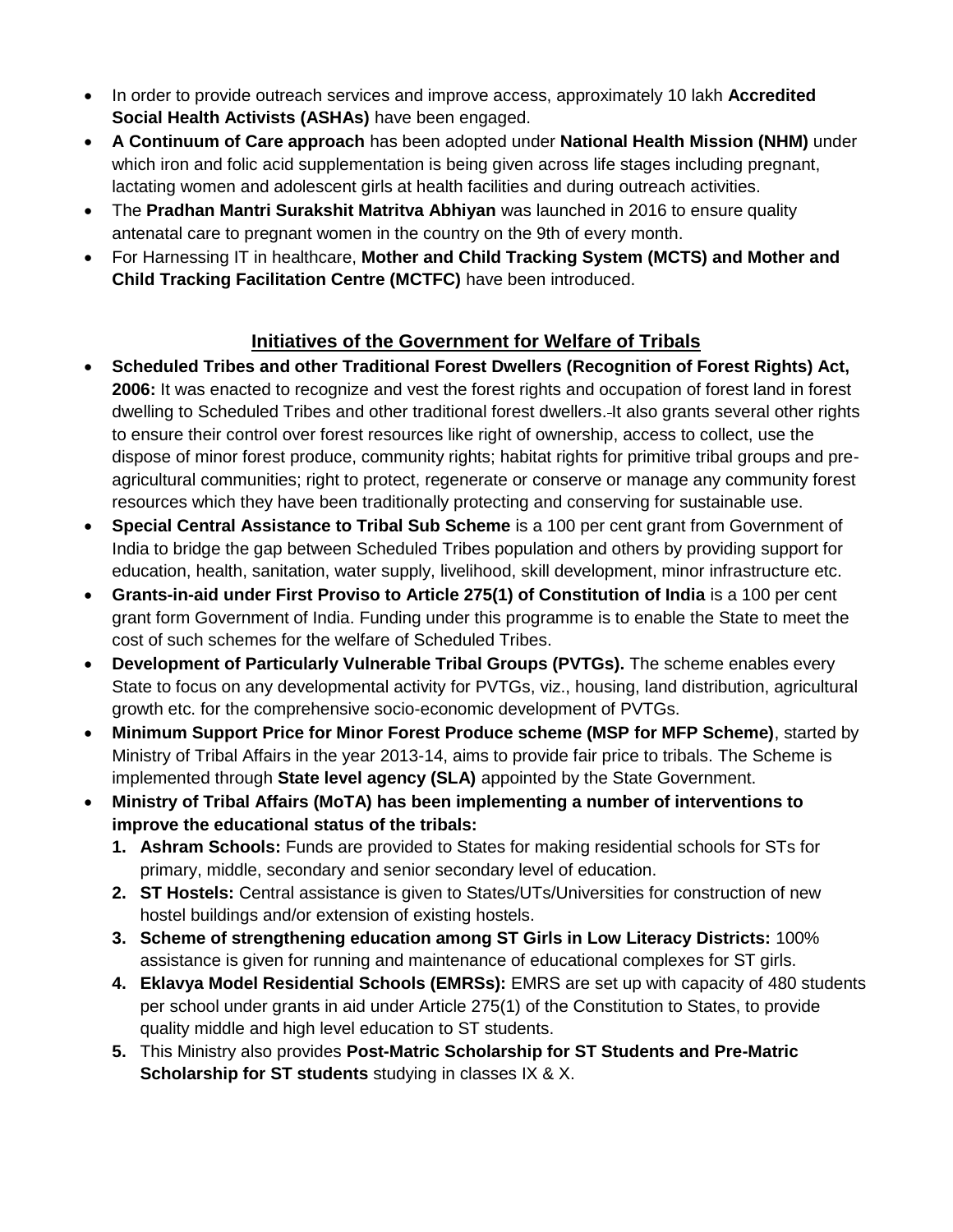### **Schemes for Empowerment of Women**

The Ministry of Women and Child Development is implementing various schemes/programmes for empowerment of women across the country.

- **Beti Bachao Beti Padhao (BBBP),** a comprehensive programme is being implemented to address the declining Child Sex Ratio (CSR) and related issues of empowerment of women over a life-cycle continuum.
- **Pradhan Mantri Matru Vandana Yojana (PMMVY), {erstwhile Maternity Benefit Programme}** has been contributing towards better enabling environment by providing cash incentives for improved health and nutrition to pregnant and nursing mothers.
- **Scheme for Adolescent Girls** aims at girls in the age group 11-18, to empower and improve their social status through nutrition, life skills, home skills and vocational training.
- **Pradhan Mantri Mahila Shakti Kendra scheme**, promote community participation through involvement of Student Volunteers for empowerment of rural women.
- **National Creche Scheme** to provide day care facilities to children of age group of 6 months to 6 years of working women who are employed.
- **Rastriya Mahila Kosh (RMK)** to provide micro-credit to poor women for various livelihood support and income generating activities at concessional terms in a client-friendly procedure to bring about their socio-economic development.
- **Swadhar Greh** to provide relief and rehabilitation to destitute women and women in distress.
- **Ujjawala,** a Comprehensive Scheme for prevention of trafficking and for rescue, rehabilitation, reintegration and repatriation of victims of trafficking for commercial sexual exploitation.
- **Working Women Hostels** for ensuring safe accommodation for women working away from their place of residence. Under this scheme, 2 new proposals have been received and 2 sanctioned in Himachal Pradesh during last three years.
- **Schemes of One Stop Centre (OSC) and Women Helpline (WH)** are being implemented to facilitate access to an integrated range of services including medical aid, police assistance, legal aid/ case management, psychosocial counseling to women affected by violence.
- **Gender Budgeting Scheme** is being implemented as a tool for mainstreaming gender perspective at various stages of planning, budgeting, implementation, impact assessment and revisiting of policy/programme objectives and allocations.

# **Constitutional Provisions for Social Justice**

Those who comes under the ambit of SCs and STs are well defined under the article 366 (24) and 341-

# **Article 366(24)**

Scheduled Caste means such castes, races or tribes or parts of or groups within such castes, races or tribes as are deemed under Article 341 to be Scheduled Castes for the purpose of this Constitutions.

# **Article 341: Scheduled Castes**

(1) The President may with respect to any State of Union territory, and where it is a State after consultation with the Governor thereof, by public notification, specify the castes, races or tribes or parts of or groups within castes, races or tribes which shall for the purposes of this Constitution be deemed to be Scheduled Castes in relation to that State or Union territory, as the case may be (2) Parliament may by law include in or exclude from the list of Scheduled Castes specified in a notification issued under clause (1) any caste, race or tribe or part of or group within any caste, race or tribe.